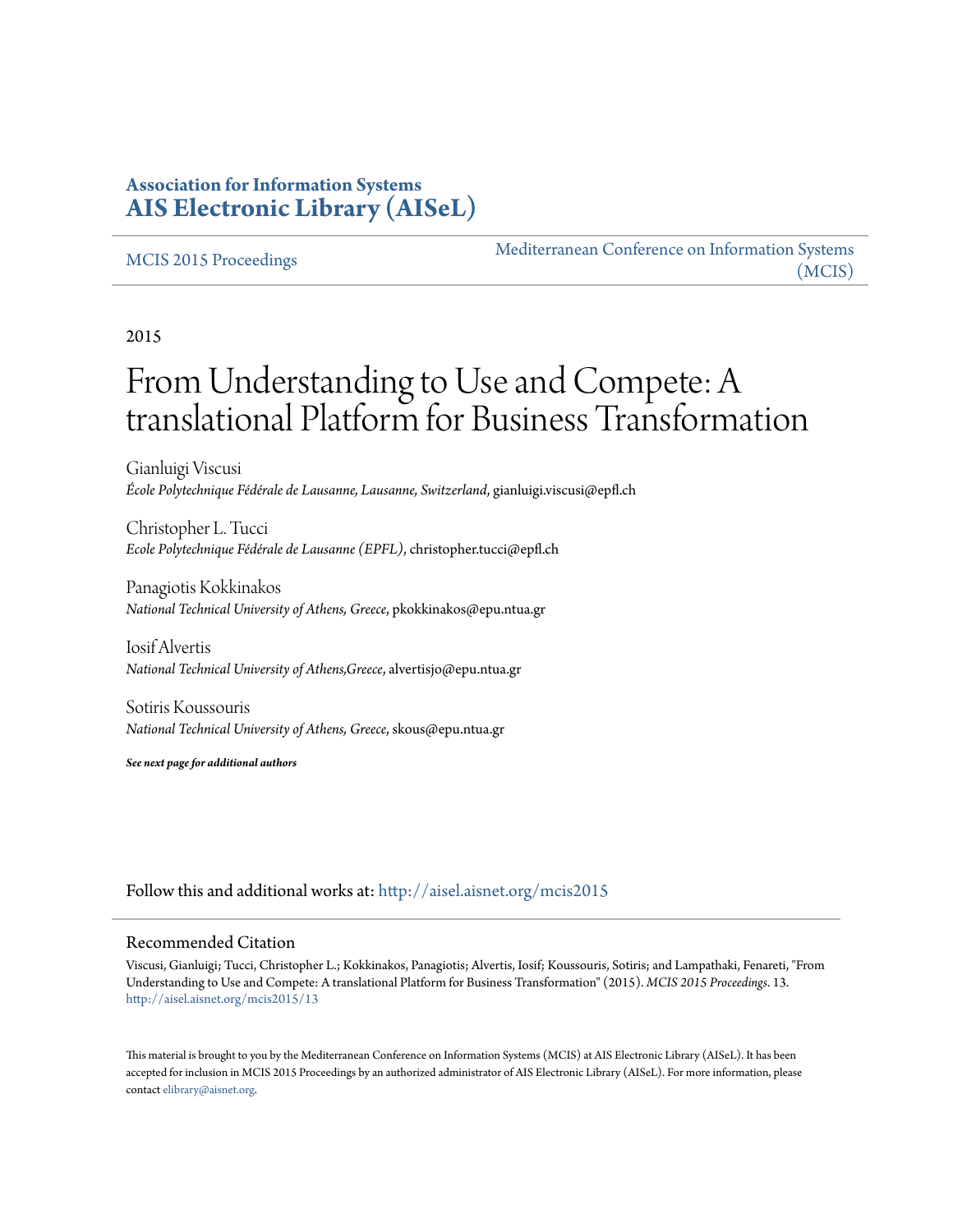#### **Authors**

Gianluigi Viscusi, Christopher L. Tucci, Panagiotis Kokkinakos, Iosif Alvertis, Sotiris Koussouris, and Fenareti Lampathaki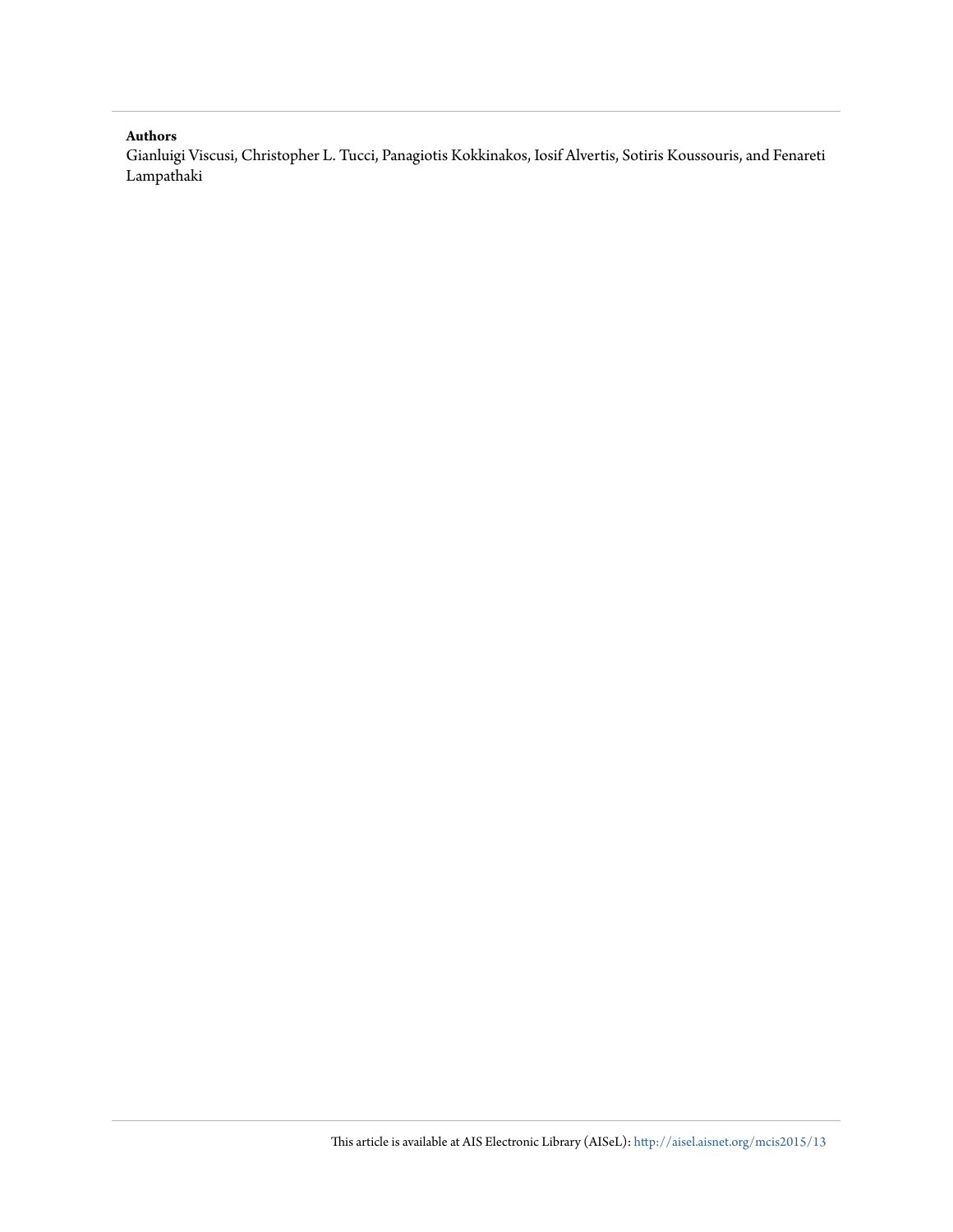# **FROM UNDERSTANDING TO USE AND COMPETE: A TRANSLATIONAL PLATFORM FOR BUSINESS TRANSFORMATION**

#### *Completed Research*

- Viscusi, Gianluigi, École Polytechnique Fédérale de Lausanne (EPFL CDM MTEI CSI), Lausanne, Switzerland, gianluigi.viscusi@epfl.ch
- Tucci, Christopher, École Polytechnique Fédérale de Lausanne (EPFL CDM MTEI CSI), Lausanne, Switzerland, christopher.tucci@epfl.ch
- Kokkinakos, Panagiotis, National Technical University of Athens, Zografou, Greece, pkokkinakos@epu.ntua.gr
- Alvertis, Iosif, National Technical University of Athens, Zografou, Greece, alvertisjo@epu.ntua.gr
- Koussouris, Sotiris, National Technical University of Athens, Zografou, Greece, skous@epu.ntua.gr
- Fenareti Lampathaki National Technical University of Athens, Zografou, Greece, flamp@epu.ntua.gr

# **Abstract**

*This article discusses a translational cycle and a translational platform which have been designed in the context of the FutureEnterprise project, a European Commission funded support action. One of the main strategic axes of the FutureEnterprise project is related to a specific focus on translational research activities, aiming to bridge academic and industrial research with Internet-based entrepreneurship and digital business innovation. The term 'translational research' appeared in Pubmed illustrates, for the first time around 1993 to identify the "translational gaps'', hindering the transformation of discoveries in the life sciences into improvements having societal profit from basic research. As for the management research, translational issues have been pointed out as relevant and critical factors within Academy of Management (AOM) research community, identifying two types of translational challenges for an effective impact of management research on practice: a "lost in translation" (fail to find the right way to transfer research results in the practitioners language, understanding, and needs) and "lost before translation" (fail to identify an appropriate and systematic translation process as the one leading from "bench to bedside" in life sciences ). The contribution presented in this article aims to face the challenges of 'translational research' in the context of technology management and innovation from a design science stance, thus identifying key constructs further developed through a translational platform which represents the resulting IT artifact (existing MOOC) from a "tool view".*

*Keywords: Translational research, MOOC, Future Enterprise, Digital Platforms, Design Science, Digital Enterprise, Entrepreneurship.*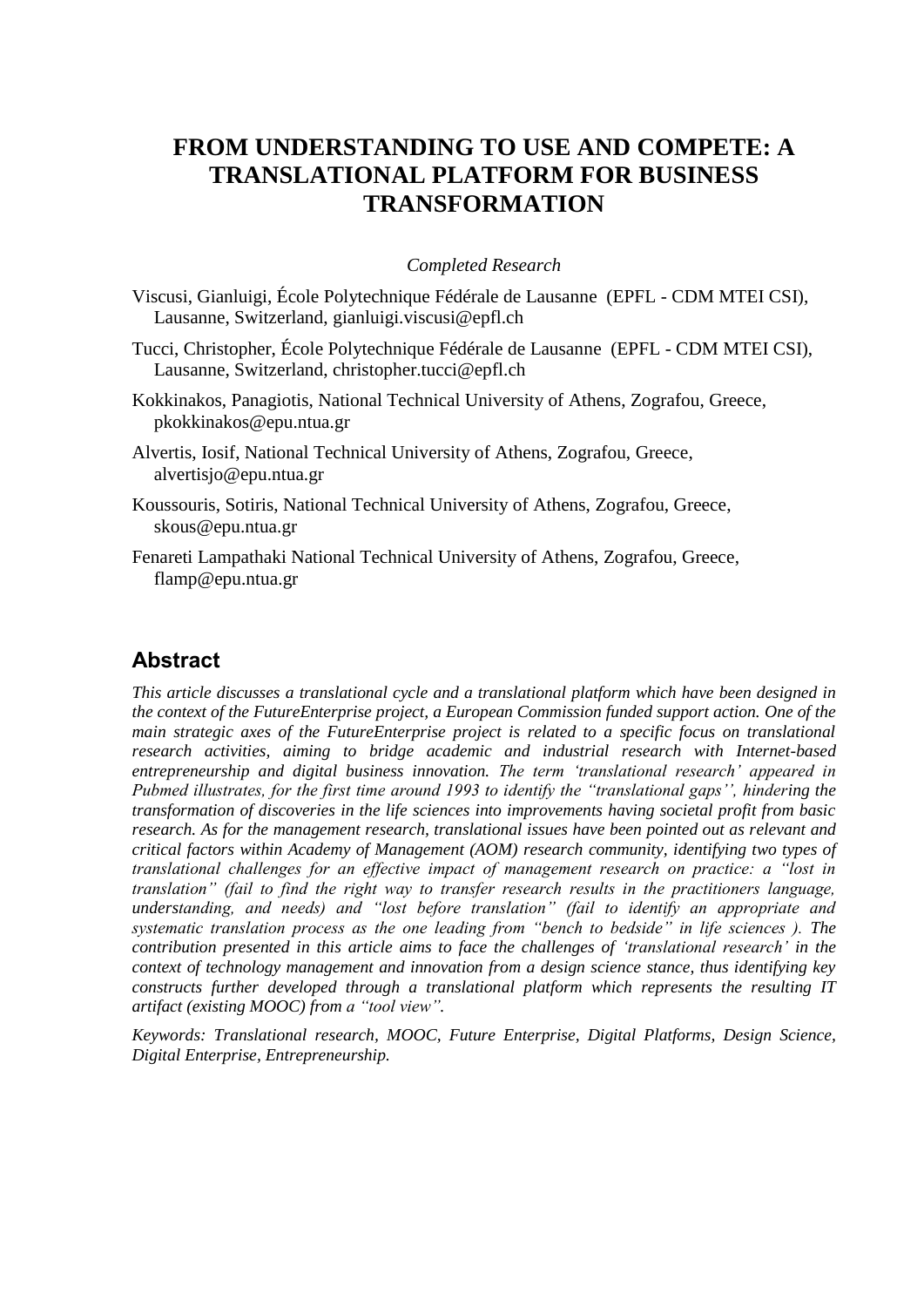# **1 Introduction**

In this article we discuss a translational cycle and a translational platform which have been designed in the context of the FutureEnterprise project, a European Commission funded support action. One of the main strategic axes of the FutureEnterprise project is related to a specific focus on translational activities, aiming to bridge academic and industrial research with Internet-based entrepreneurship and digital business innovation. The contribution presented in this article aims to face the challenges of '*translational research*' in the context of technology management and innovation from a design science stance (Hevner, March, Park, & Ram, 2004; March & Smith, 1995; Simon, 1996), thus identifying key constructs further developed through a translational platform which represents the resulting IT artifact from a "tool view' (Orlikowski & Iacono, 2001; Weber, 2003).

The article is structured as follows. First, backround and motivations for the research are discussed along with an analyssis of the MOOCs on web and digital business skills that are currently offered. Then, the research method is introduced before the FutureEnterprise translational cycle and platform are presented. Finally, conclusive remarks and future work discussion end the article.

## **2 Background and motivations**

The debate on the role and difference among types of research has been at the centre of policy debate since the end of second World War, when the ideological stance on the pure value of basic science has been coupled with the idea of being it a necessary condition for technological advance as applied science, resulting among others from the reception of the 1945 Vannevar Bush report "Science-The Endless Frontier; A Report to the President on a Program for Postwar Scientific Research (see the discussion in Stokes, 1997). This position has been questioned and challenged among others by Stokes (1997) with the identification of a quadrant model of scientific research along two main questions concerning research inspiration: is it a quest for fundamental understanding? Are there considerations of use? Thus what has been there called the Pasteur's Quadrant was made up by pure basic research, pure applied research, use-inspired basic research (guided by technological needs), pointing out the role of the latter as well for creation of new disciplines and inspiration for basic research.

Yet, besides the investigation on the roles and types of research an increasing interest has risen by both academics and managers as well as entrepreneurs around *technology transfer (TT)*, whose definition strictly depends on the disciplines considering it (Bozeman, 2000; Reisman & Zhao, 1991; Zhao & Reisman, 1992): for example, management literature associates TT to competitive advantage and considers it as the transfer of specialized know-how, either patented or nonpatented, encompassing a sustained relationship between actors, e.g., enterprises; whereas social science and anthropology research link TT to diffusion of innovation or cultural change (Zhao & Reisman, 1992). As for innovation, in general, we can define it as the implementation of a new idea that leads to a change in practice in order to create some kind of value (Link & Siegel, 2007), referring either to the output or the process itself. Consequently, research on TT has produced evaluation models to understands the effects of this multifaceted phenomenon such as, e.g., the *Contingent Effectiveness Model* (Bozeman, Rimes, & Youtie, 2015; Bozeman, 2000). As pointed out by Bozeman (2000) the effectiveness of technology transfer should consider diverse determinants, including characteristics of the *transfer object*, *agent* (e.g., the nature of the institution, its history, and culture), *media* (e.g., patents, copyright, personnel exchange, spin-off, etc.), *recipient* (e.g., physical technology, scientific knowledge, design process) as well as the conditions related to the *demand environment*. However, the technology transfer effectiveness can have different meanings (e.g., market or political impacts) as actually has the definition of technology itself (Bozeman, 2000), spanning from "configurations" of processes and products/services to common sense view of technology as "tool" (Orlikowski & Iacono, 2001).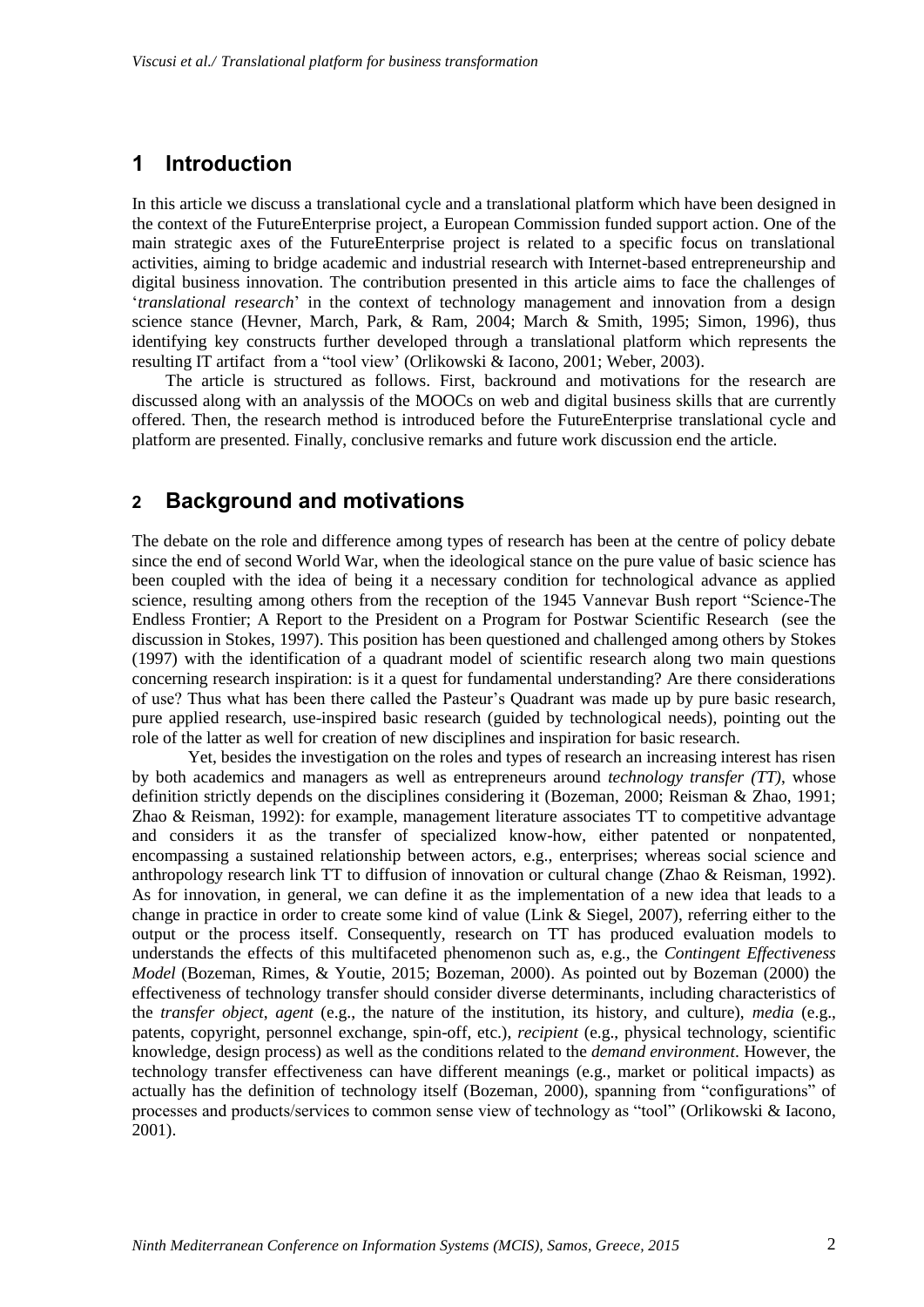Nevertheless, however the efforts for linking TT to societal benefits and Public Value (see, e.g., Bozeman, Rimes, & Youtie 2015), the as pointed out by Bozeman et al. (2015) most of the studies on TT have focused on the United States (US) laboratories and research centres, transfer from university settings, multi-organizational research centres, consortia (thus, mainly international relations and owner technologies), or non-linear technology transfer (considering, e.g., relationship between university, industry, an government actors; open innovation; open source).

Taking the above issues into account, we now consider translational research as a potential complement to TT perspective, focusing specifically on the above mentioned types of research and gaps among them. The term '*translational research*' appeared in Pubmed illustrates, for the first time around 1993 (van der Laan & Boenink, 2012) to identify the "translational gaps'', hindering the transformation of discoveries in the life sciences into improvements having societal profit from basic research. Among others, it is worth mentioning the following definition of translational research by Rubio et al. (2010) :

> *Translational research fosters the multidirectional integration of basic research, patientoriented research, and population-based research, with the long-term aim of improving the health of the public. T1 research expedites the movement between basic research and patient-oriented research that leads to new or improved scientific understanding or standards of care. T2 research facilitates the movement between patient-oriented research and population-based research that leads to better patient outcomes, the implementation of best practices, and improved health status in communities. T3 research promotes interaction between laboratory-based research and population-based research to stimulate a robust scientific understanding of human health and disease.*

As for the management research, translational issues have been pointed out as relevant and critical factors by Shapiro, Kirkman, & Courtney (2007) within Academy of Management (AOM) research community, pointing out two types of translational challenges for an effective impact of management research on practice: a "*lost in translation*" (fail to find the right way to transfer research results in the practitioners language, understanding, and needs) and "*lost before translation*" (fail to identify an appropriate and systematic translation process as the one leading from "bench to bedside" in life sciences).

Taking the above issues into account, we argue that among the key factors for translational processes there is education and, particularly today, instruments for higher global distance education such as Massive Open Online courses (MOOCs) are worth considering for promoting digital business orientation and web entrepreneurship skills (Alvertis et al., 2015). In what follows we discuss figures and insights on this phenomenon.

#### **2.1 Massive Open Online courses (MOOCs)**

What is the current offering for training and education focused on web and digital business skills and capabilities? That's the question guiding the survey the authors conducted in the late spring 2015. The research and analyses have been carried out along five macro-topics, suitable to provide the learning building blocks for a digital entrepreneurship curriculum:

- Business Strategy
- Entrepreneurship
- Innovation
- Management of Technology and Information Systems
- Social Studies of Technology

The choice aims to allow the identification of the "education seeds suitable" to provide the necessary skills and capabilities for entrepreneurs facing the systemic challenges posited at different levels by each domain. Also, the selection has been based on dimensions such as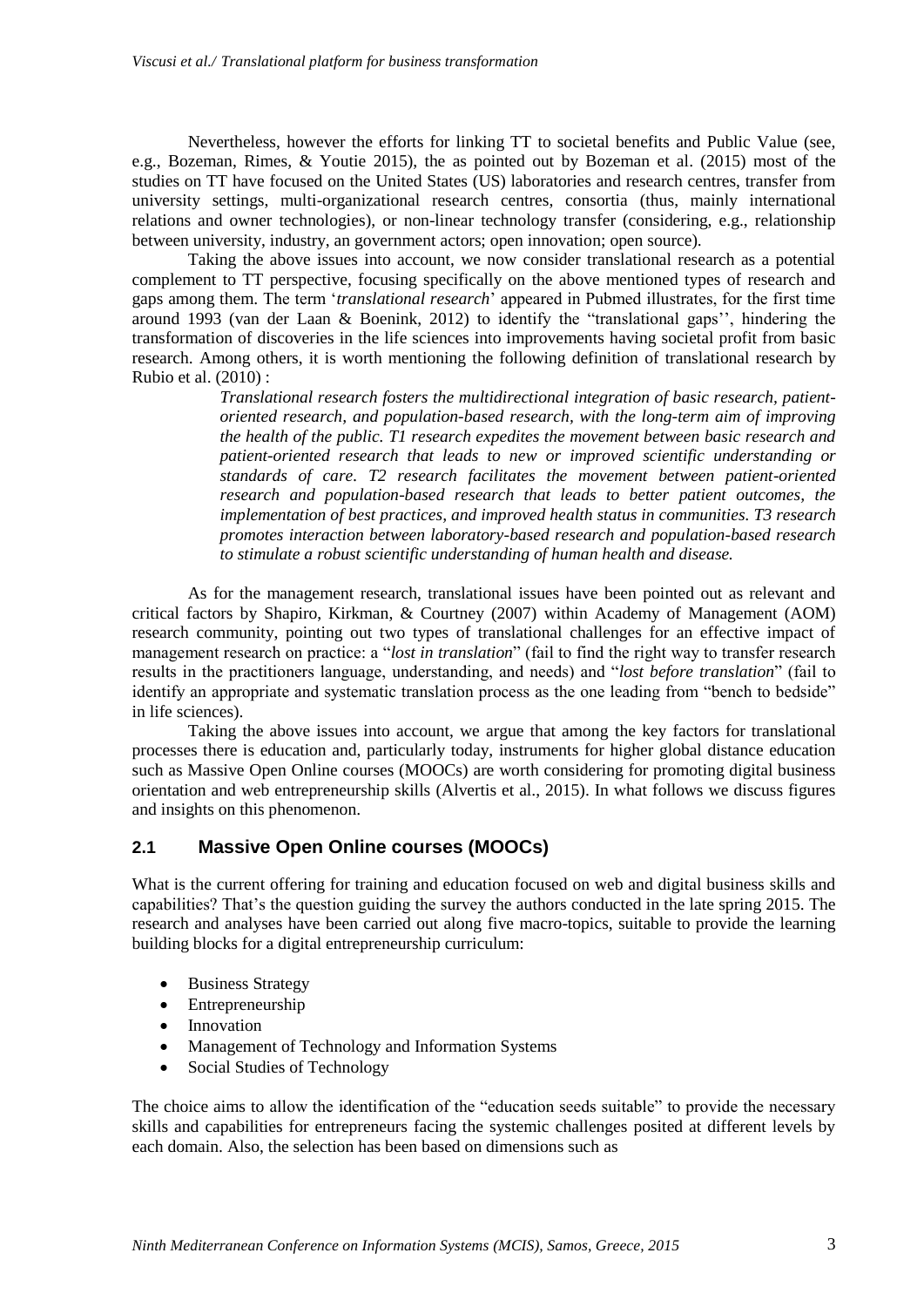- *Openness* ("Type of access" and "Fee for certificate" attributes) and
- *Accessibility* ("Main Language", "Other Language", and "Subtitles" attributes).

As for the openness dimension, the selection starts by considering Massive Open Online Courses (MOOCs), that are online courses for an unlimited participation and open access via the web, such as videos, readings, and problem sets as well as interactive user forums. MOOCs provide the chance for certification by international, often high ranked, academic institutions.



*Figure 1. Offering per country per macro topic (%).*

Accordingly, MOOCs represent an opportunity for entrepreneurs and enterprises willing to acquire skills and expertise they lack in a flexible and, in most cases, cost effective way. Besides the (obvious and expected) utilisation of popular search engines (such as Google), the authors thoroughly searched in relevant and/or dedicated portals and repositories for relevant MOOCs and courses. The list of the aforementioned sources can be found below:

- OpenEducationEuropa (www.openeducationeuropa.eu/en/find/moocs)
- KhanAcademy (https://www.khanacademy.org/)
- OpenupED (http://www.openuped.eu/courses)
- Udemy (https://www.udemy.com/)
- Udacity (https://www.udacity.com/)
- P2PU (https://p2pu.org/en/)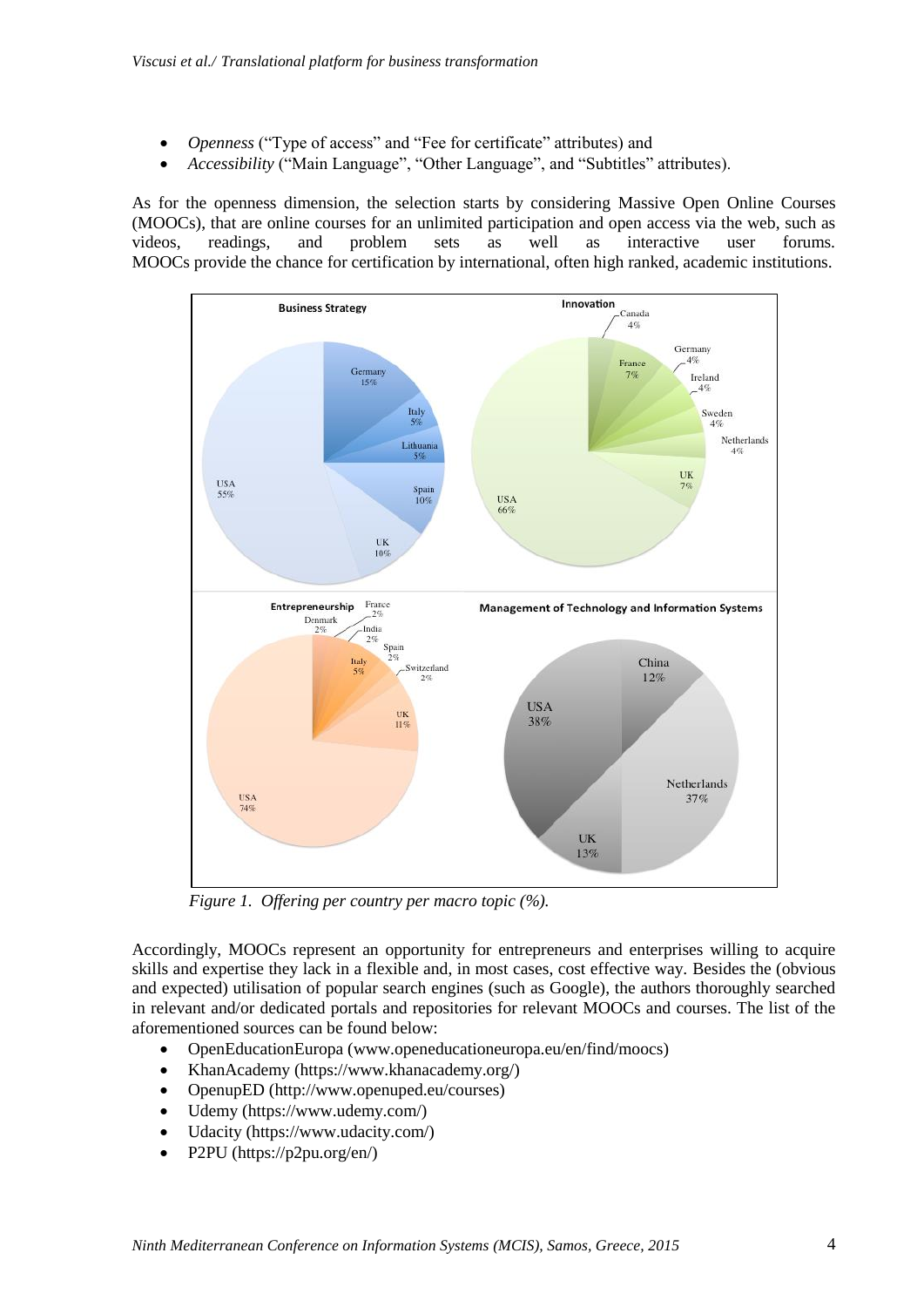- Coursera (https://www.coursera.org/)
- edX (https://www.edx.org/)

The research resulted in the documentation of one hundred (100) courses (see http://futureenterprise.eu/education-seeds) leading to interesting insights presented in what follows (see also Figure 1). Among the considered macro topics, the most popular is "Entrepreneurship" by far, appearing in almost half of the cases (45 out of 100 cases). "Innovation", "Business Strategy" and "Management of Information Technology" appeared 27, 20 and 8 times respectively. Considering the offering per country per macro topic (%), it is worth noting that UK is the only country (apart from the USA) covering all the macro topics. As for other European countries that cover more than one macro topic, the different focus of Germany ("Business strategy" and "Innovation"), Italy ("Business strategy" and "Entrepreneurship"), France ("Entrepreneurship" and "Innovation") and the Netherlands ("Innovation" and "Management of Technology and Information Systems") are worth noting.

### **2.1.1 Structure**

Many of the identified courses are closed, as they were a one-off endeavour. There is a small number of cases that repeat after a substantial period of time. It is interesting to note that a large number of cases do not have specific dates; they are open and stakeholders are welcome to take the course whenever it is suitable for them. There is a case, though, of a relevant MOOC on Digital Enterprise by the Digital Business Academy that is restricted from a geographic perspective as it is available to UK residents only. Another important insight is that, although relevant courses exist for more than a decade, the majority of the reported cases took (or takes) place from 2014 onwards.

Regarding their structure, for most of the reported cases, a detailed overview of the course's structure is provided to the prospective student, including the titles of both the sections and the subsections. In most of the cases, the courses are structured in four (4) to eight (8) sections, usually recommended to be followed on a weekly basis. It is also worth reporting that almost all courses have an introductory session as the first one, or a session providing an overview of the upcoming ones.

## **2.1.2 Providers**

As for the organisations delivering the courses, universities seem to be the most active type of organisation by far; a result that was, however, expected as such initiatives totally fall in their interests and everyday activities. There was also a significant number of cases that were offered by individuals, without the support of a specific organisation. These individuals appeared to be of various different backgrounds: entrepreneurs, former professors, innovation managers, former senior executives etc. With regard to the gender issues, it is worth noting that in our sample, only 4 out 100 courses target specifically women (namely: "Make It Happen: Empowering Women for Success", "Organizing Your Effort For The Ladypreneur", "Positioning For Profit For The Ladypreneur", "Women in Leadership: Inspiring Positive Change"), and mainly from institutions based in the USA.

In the cases where the courses were distributed by universities and organisations and not by individuals, there were rare occasions where the name of the instructor was not given. On such cases, it was considered adequate to indicate the name of the organisation or university by which the instructor will be drawn. Along these lines, it is important to note that organisations and individuals from the USA are particularly active in the domain, whereas, in the EU, universities play the leading role in the distribution of these courses. Considering the xMOOC market. Notwithstanding competitors as edX, FutureLearn, Udacity and Udemy, Coursera, founded in 2012 by computer science professors Andrew Ng and Daphne Koller from Stanford University, is actually the most diffused and used platform with 13,254,433 users from 190 countries enrolled and offered more than 1041 courses from 119 institutions (https://www.coursera.org/ - last accessed on May 29<sup>th</sup>, 2015).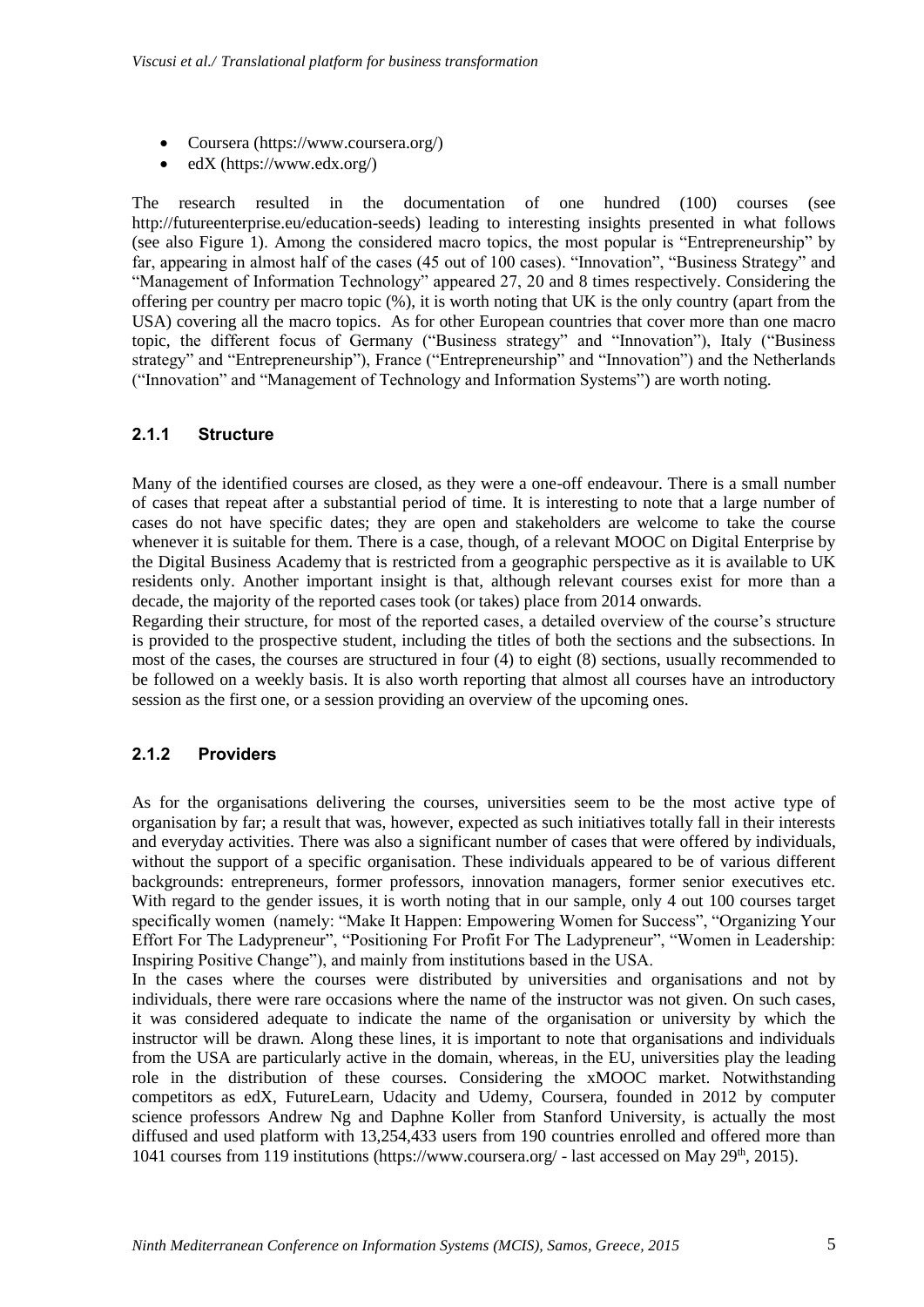## **2.1.3 Audience**

Almost all of the reported MOOCs and online courses targeted a very broad spectrum of stakeholders, including: Entrepreneurs, (Innovation) managers, Business analysts, Students, SMEs, Enterprises, and IT literate employees. Only single cases focus on specific audiences such as R&D departments of enterprises, young and/or female entrepreneurs; an interesting case is the MOOC that the Digi-fem project women is developing, shown in Table 1 with other European Union (EU) funded projects that develop MOOCs focused on web and digital business skills and capabilities.

| <b>Name</b>                                                       | <b>Description</b>                                                                                                                                                                                                                                                                                                                                                                                                                                                                              |  |  |  |
|-------------------------------------------------------------------|-------------------------------------------------------------------------------------------------------------------------------------------------------------------------------------------------------------------------------------------------------------------------------------------------------------------------------------------------------------------------------------------------------------------------------------------------------------------------------------------------|--|--|--|
| Digi-fem<br>(http://digifem.eu/project-description/)              | The Digi-fem project is going to develop a MOOC, targeting young<br>women (from 18 to 38 years), NEETs, "with fewer opportunities",<br>with or without entrepreneurial activity, willing to be integrated in the<br>labor market.                                                                                                                                                                                                                                                               |  |  |  |
| Digistart<br>(http://digistart.unidemi.com)                       | The Digistart project is developing a collection of MOOCS aimed at<br>motivating young entrepreneurs. A special section will focus on<br>encouraging women to become online entrepreneurs by harnessing the<br>use of the internet for expanding small home-based businesses into<br>global enterprises.                                                                                                                                                                                        |  |  |  |
| Flite<br>(http://flite-proj.cenfim.pt)                            | The Flite project is developing a course on "Entrepreneurship and<br>Innovation" (currently at Pilot 2), allowing to learn about<br>entrepreneurship in 50 hours over an 8 week period. Working in<br>teams, the course participants should produce a business plan to form a<br>startup company using the Business Model Canvas (Osterwalder &<br>Pigneur, $2010$ )                                                                                                                            |  |  |  |
| Heinnovate                                                        | The project does not develop a MOOCper se, but provides self-                                                                                                                                                                                                                                                                                                                                                                                                                                   |  |  |  |
| (https://heinnovate.eu)<br><b>InvestHorizon</b>                   | assessment tool for Entrepreneurial Higher Education Institutions.<br>InvestHorizon provides on-line courses as podcasts on launching the                                                                                                                                                                                                                                                                                                                                                       |  |  |  |
| (http://www.investhorizon.eu/online_c<br>ourses.aspx)             | campaign - setting up the company structure, managing investor,<br>managing and closing a financing round.                                                                                                                                                                                                                                                                                                                                                                                      |  |  |  |
| LEAD - e-Leadership Skills<br>(http://www.eskills-lead.eu/home/)  | LEAD is going to develop training materials focused on creating value<br>from ICT such as cloud computing, mobile, social technology and Big<br>Data. The programs will address key SME e-leadership skills gaps and<br>demonstrate effective teaching of these. This especially includes<br>competences required to initiate and guide innovation through ICT in<br>an SME or start-up context.                                                                                                |  |  |  |
| LaunchPad<br>Pilot<br>Lean<br>(http://www.europeanlaunchpad.com/) | The project provides entrepreneurship courses for the following areas :<br>- Open Disruptive Innovation(ODI): 6 weeks on-line training and<br>dedicated on-site classes as follow-up;<br>- eHealth and Active & Healthy Ageing: 10 weeks on-line training and<br>dedicated on-site classes as follow-up.<br>- Future and Emerging Technologies: 10 weeks on-line training and<br>dedicated on-site classes as follow-up.<br>It focuses on educating entrepreneurs on lean management in Europe. |  |  |  |
| <b>VET4STARTUP</b><br>(http://www.vet4startup.eu)                 | The VET4STARTUP is developing a MOOC (Massive Open Online<br>Course) for start-uppers, with animated videos in 3 modules about the<br>mind-set and skills needed to design an enterprise.                                                                                                                                                                                                                                                                                                       |  |  |  |

#### *Table 1. Relevant EU funded projects that develop MOOCs*

Moreover, most of the MOOCs are offered in English and without subtitles. The second most popular language is Spanish, while also localised courses (e.g. in Ukrainian, Chinese, French, Portuguese) have been also identified and reported.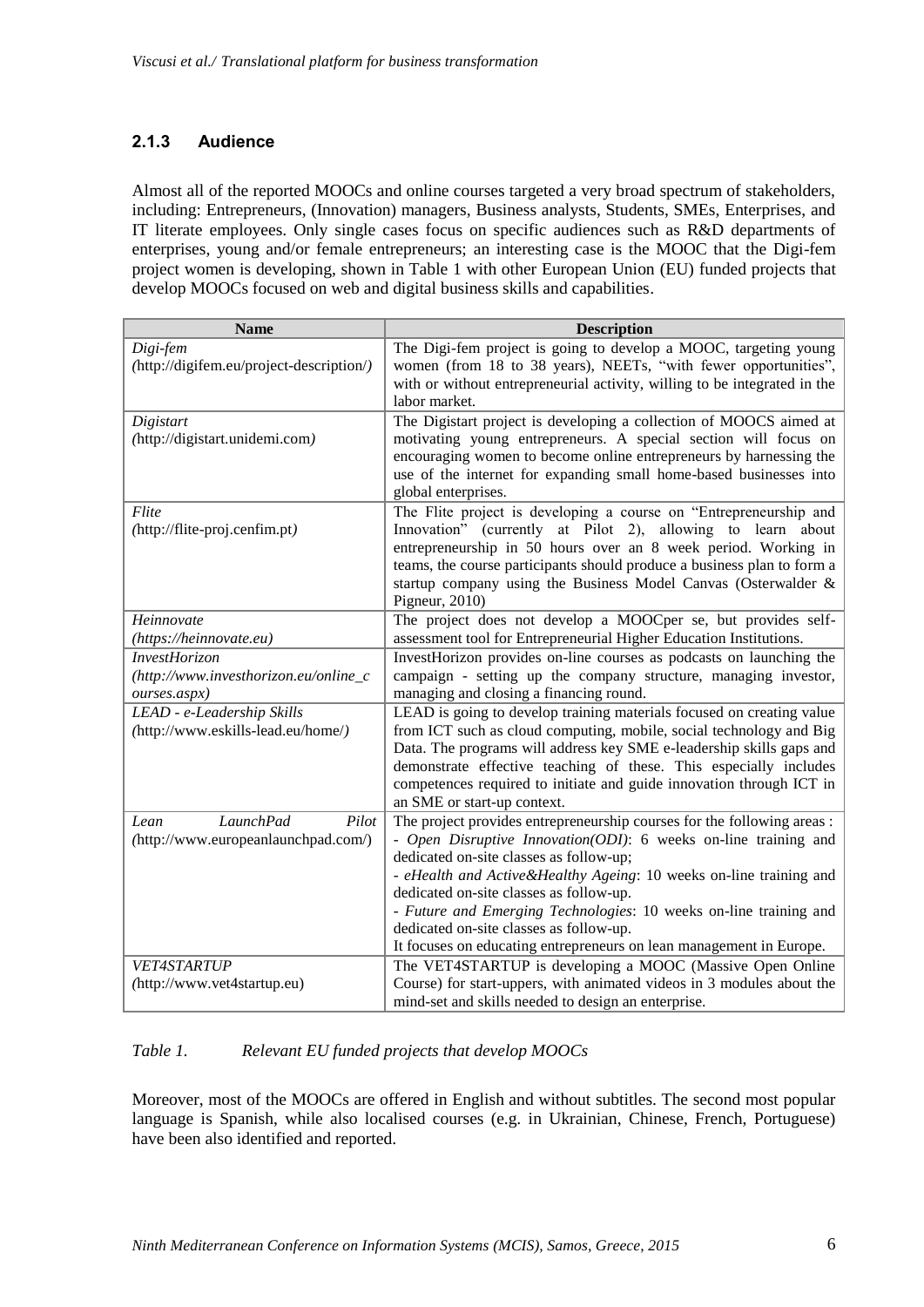Finally, as the financial cost of the reported MOOCs and courses is concerned, most of them are free of charge. The same stood for the certificate they offered; however, it is interesting to note that there are courses that did not deliver any kind of certification to those completing the course. Contrary to that, all courses are accompanied by a specific price offered a certification (included in the price). As a general conclusion, business and entrepreneurial activity concerns the vast majority of people and that could not be missing from the increasing presence of MOOC's on web, where there is abundant offer of courses around the fields of entrepreneurship and business. Furthermore, there is lack of a MOOC which integrates, in a single course, the key issues related to the three core macro topics for entrepreneurs in order to understand the trends impacting on business (Business Strategy), what are business models and how they can enforce innovation, the opportunities of open innovation (Innovation), together to value creation issue (Entrepreneurship). A closer offering could be one similar to what the Lean LaunchPad Pilot project provides, however not structured as a single MOOC, focusing on lean management and requiring still the attendance of diverse dedicated even if connected programs; thus requiring an engagement not always accessible in terms of availability of time and resources by the business learners.

# **3 Method**

The research presented in this article adopts Design Science perspective (Hevner et al., 2004). Accordingly, the activities typically making up the steps of a Design Science research *building*, *evaluating*, *theorizing on* and *justifying* artifacts. The work presented in this paper concerns the identification of translation model with constructs (key factors and gaps) and a cycle representing the sequence related to their performativity (*building*). Thus, the article discusses the early stage of a design science research.

# **4 The translational cycle and platform**

Taking the above issues into account, the FutureEnterprise consortium has designed a *Translational Cycle* which enabling ''use-inspired basic research" (van der Laan & Boenink, 2012). The cycle is made up of three steps (Learn, Network and Compete) aiming to enforce solutions to translation gaps as follows (see Figure 2).



*Figure 2. The Translational Cycle*

Web or Digital Entrepreneurs (WDEs) are supposed to use *education seeds* as well as the *FutureEnterprise MOOC* to improve, extend, or consolidate their capabilities and skills in the *Learn*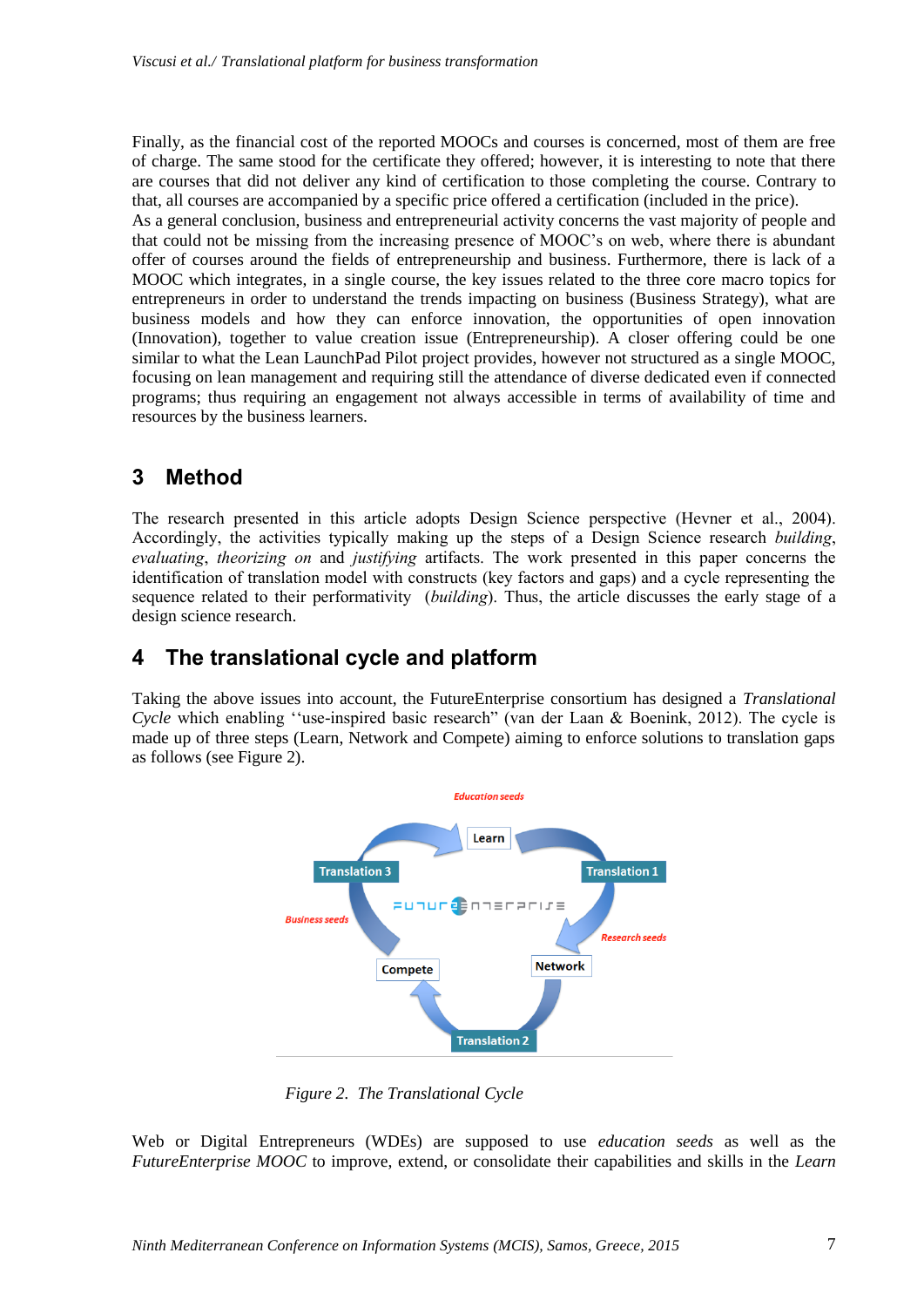step. The latter aims to provide a better understanding of what is actually available from research projects in the digital technology innovation domain (*Translation 1*). Thus, in the *Network* step, the WDEs can identify and contact suitable partners (*Research seeds*), fitting the opportunities identified for their entrepreneurial projects. This implies a common understanding of the resources, goals, and perspectives of the potential partners willing to design common new entrepreneurial projects (*Translation 2*). It is worth noting that between the considered translation steps a two-way interaction and feedbacks can happen, in order to align knowledge results from projects to the available academic education seeds.

Subsequently, the Web or Digital Entrepreneurs can either compete together with common products/services or participate to ideas competitions or crowdfunding initiatives promoted by international institutions/organisations such as, e.g., Kickstarter<sup>1</sup> or Innocentive (*Compete* steps). Both new common products/services and new ideas imply the design, identification, and adoption of innovations to business models actually available on the market and by the participants (*business seeds* ). Also in this case a two-way interaction and feedbacks can happen (*Translation 3*). The flow adopted within the cycle encompasses what in translational research is mentioned as "backwards translation", that is the results produced in a specific stage of research has to influence and be "fedback" to earlier phases of the cycle. It is worth noting that the above mentioned steps have a corresponding implementation as the core components of a translation platform that represent the IT artefact resulting from the design science research. Specifically the platform is implemented through the *FutureEnterprise Lab* discussed in what follows and shown in Figure 3.

| <b>FUNULOS</b> MARE                            |                                                                                                                                                                                                                                                                                                                                                |                             |                                                                                                                                                                                                      | Search                                                                                                                                                                                                                           | ſø,                                                                                                                                                                                  |
|------------------------------------------------|------------------------------------------------------------------------------------------------------------------------------------------------------------------------------------------------------------------------------------------------------------------------------------------------------------------------------------------------|-----------------------------|------------------------------------------------------------------------------------------------------------------------------------------------------------------------------------------------------|----------------------------------------------------------------------------------------------------------------------------------------------------------------------------------------------------------------------------------|--------------------------------------------------------------------------------------------------------------------------------------------------------------------------------------|
| <b>BLOG</b><br><b>ENTERPRISE LAB</b>           | $\neg$ ROADMAP                                                                                                                                                                                                                                                                                                                                 | - NEWS & EVENTS             | $\neg$ ABOUT                                                                                                                                                                                         |                                                                                                                                                                                                                                  |                                                                                                                                                                                      |
| <b>Enterprise Lab</b>                          |                                                                                                                                                                                                                                                                                                                                                |                             |                                                                                                                                                                                                      |                                                                                                                                                                                                                                  |                                                                                                                                                                                      |
|                                                | <b>Education Seeds</b><br>Home + Enterprise Lab + Education seeds<br>Navigate to the Education Seeds, currently including a structured description of one hundred (100) courses/curricula delivered at a European<br>as well as global level (with a specific focus on MODCs).<br><b>Scaling operations: Linking strategy</b><br>and execution | <b>Innovation Kickstart</b> | <b>Become a Creative Genius: Keys to</b><br><b>Successful Innovation</b>                                                                                                                             |                                                                                                                                                                                                                                  |                                                                                                                                                                                      |
| <b>Business Seeds</b>                          |                                                                                                                                                                                                                                                                                                                                                |                             | <b>Research Seeds</b><br>Home . Enterprise Lab . Projects                                                                                                                                            |                                                                                                                                                                                                                                  |                                                                                                                                                                                      |
| Home . Enterprise Lab . Business Models        | Navigate to the Business Seeds, currently including 100 cases and 50 media complements associated to business model innovations (BMIs).                                                                                                                                                                                                        |                             |                                                                                                                                                                                                      | Navigate to the Research Seeds, currently including 16 European projects related to the Digital / Sensing Enterprise.                                                                                                            |                                                                                                                                                                                      |
| Business Models Innovations<br>Business Models |                                                                                                                                                                                                                                                                                                                                                |                             | <b>Staff Picks</b>                                                                                                                                                                                   |                                                                                                                                                                                                                                  |                                                                                                                                                                                      |
| Apple IPhone and App Store                     | <b>PSP/Xbox</b><br><b>Red Hat</b>                                                                                                                                                                                                                                                                                                              |                             | <b>Collaborative Hanufacturing</b><br><b>Network for Competitive</b><br>Advantage<br>The protect envisions a product-centric<br>collaboration space for dynamic and<br>finalble information exchange | <b>Interactive Hanual Assembly</b><br>Operations for the Human-<br>Cantered Workplaces of the Future<br>The main idea of the project is to utilize<br>workers' knowledge on executing<br>manual assembly tasks and include it in | Capability as a Service in digital<br>enterpris<br>The main goal of the CaaS project is to<br>bring about a shift from the service-<br>oriented paradigm to a capability<br>delivery |

*Figure 3. The Translational Platform*

The translational cycle, as well as its associated steps and seeds, provide a framework for learning from best practices as they continuously emerge from research. Taking these issues into account, adopting, for example, a structuration theory perspective (Giddens, 1984) as theoretical lens, the translational cycle together with the FutureEnterprise Lab translation platform may be considered as the *rules* and *resources* (a *structure* in the structuration theory perspective), medium and outcome of

 $\overline{a}$ 

<sup>1</sup> https://www.kickstarter.com/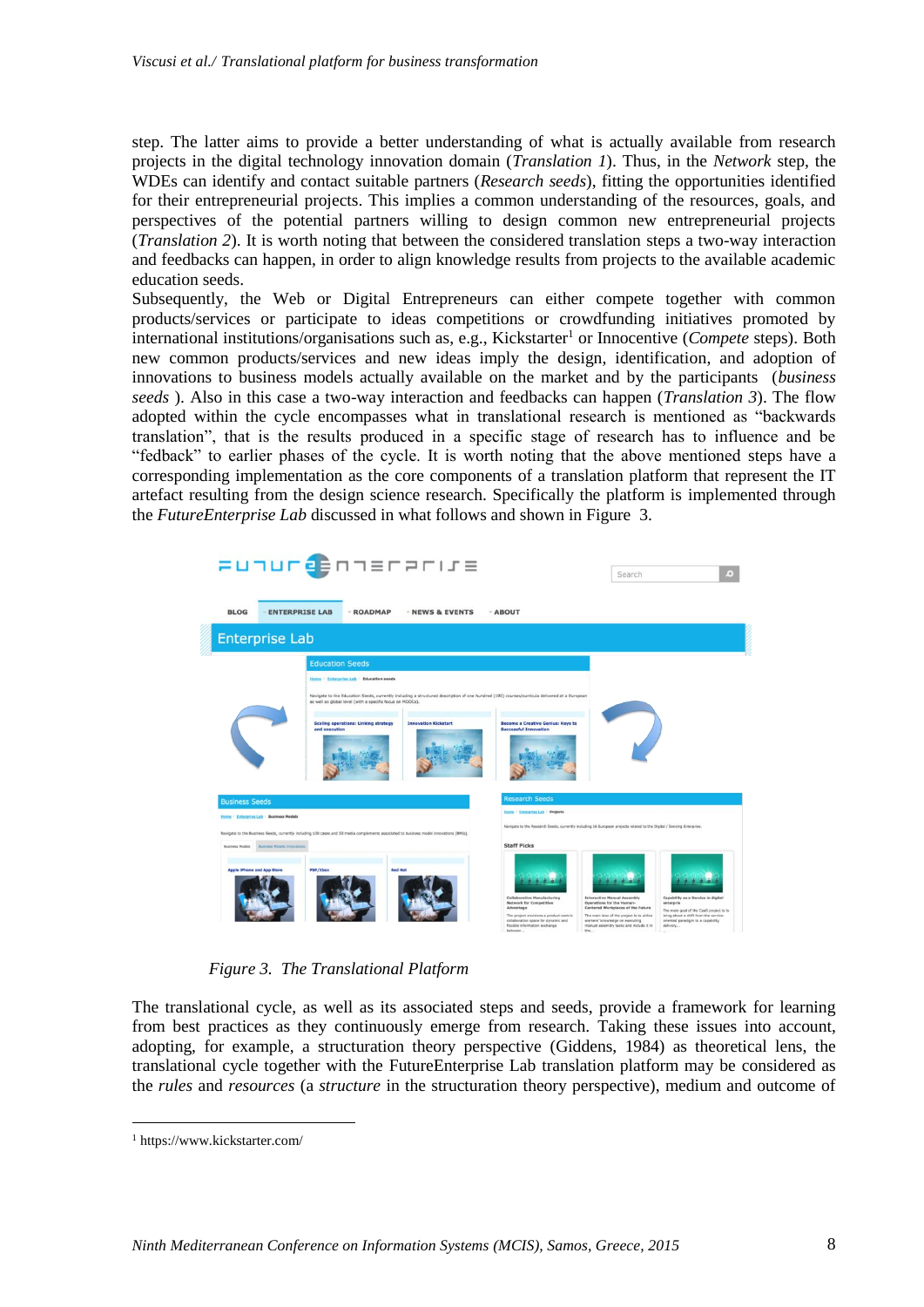business innovation practices, mutually enacting enterprises and entrepreneurs (agents in the structuration theory perspective) diverse innovation systems.

# **5 Conclusion and future work**

This article has discussed a translational cycle and translation platform which have been designed in the context of the FutureEnterprise project, a European Commission funded support action. The contribution is framed under a design science perspective and method, aiming to face the challenges of '*translational research*' in the context of technology management and innovation. The translational cycle and platform they aim to provide a ground for inspiration of innovative new business ideas based on defined research outcomes, the latter considered a potentially effective mechanism to attract the long-lasting interest of potential young entrepreneurs and SMEs, as well as for the business digital transformation of large enterprises. It is worth noting that for the facilitation and homogenization of the laws and regulations among the various EU countries regarding cross-border entrepreneurship, the FutureEnterprise seeds may provide a better knowledge of the requirements for diverse business model innovations (Massa & Tucci, 2014) made available, e.g., by the digitalization of business (Tilson, Lyytinen, & Sørensen, 2010; Yoo, Henfridsson, & Lyytinen, 2010; Yoo, 2013), thus choosing the better business solution fitting the actual legal and juridical environment.

However these potential benefits, the limitations of the presented research concern the evaluation by the target users, which will be developed through focus groups, surveys as well as crowd based assessment initiatives. Thus, future work will concern the completion of the remaining steps actually characterising a design science research, that are *evaluating*, *theorizing on* and *justifying* artifacts.

## **6 Acknowledgments**

This work has been partly funded by the European Commission through the FP7 Project FutureEnterprise "Road mapping, Research Coordination and Policy activities supporting Future Internet-based Enterprise Innovation" (Grant Agreement No. 611948).

## **References**

- Alvertis, I., Kokkinakos, P., Koussouris, S., Lampathaki, F., Psarras, J., Viscusi, G., & Tucci, C. (2015). Challenges Laying Ahead for Future Digital Enterprises: A Research Perspective. In A. Persson & J. Stirna (Eds.), *Advanced Information Systems Engineering Workshops SE - 20* (Vol. 215, pp. 195–206). Springer International Publishing. doi:10.1007/978-3-319-19243-7\_20
- Bozeman, B. (2000). Technology transfer and public policy: a review of research and theory. *Research Policy*, *29*(4-5), 627–655. doi:10.1016/S0048-7333(99)00093-1
- Bozeman, B., Rimes, H., & Youtie, J. (2015). The evolving state-of-the-art in technology transfer research: Revisiting the contingent effectiveness model. *Research Policy*, *44*(1), 34–49. doi:http://dx.doi.org/10.1016/j.respol.2014.06.008
- Giddens, A. (1984). *The Constitution of Society - Outline of theTheory of Structuration*. Berkeley and Los Angeles: University of California Press.
- Hevner, A. R., March, S. T., Park, J., & Ram, S. (2004). Design Science in Information Systems Research. *MIS Quarterly*, *28*(1), 75–105.
- Link, A. N., & Siegel, D. S. (2007). *Innovation, Entrepreneurship, and Technological Change*. Oxford University Press.
- March, S., & Smith, G. (1995). Design and Natural Science Research on Information Technology. *Decision Support Systems*, (15), 251 – 266.